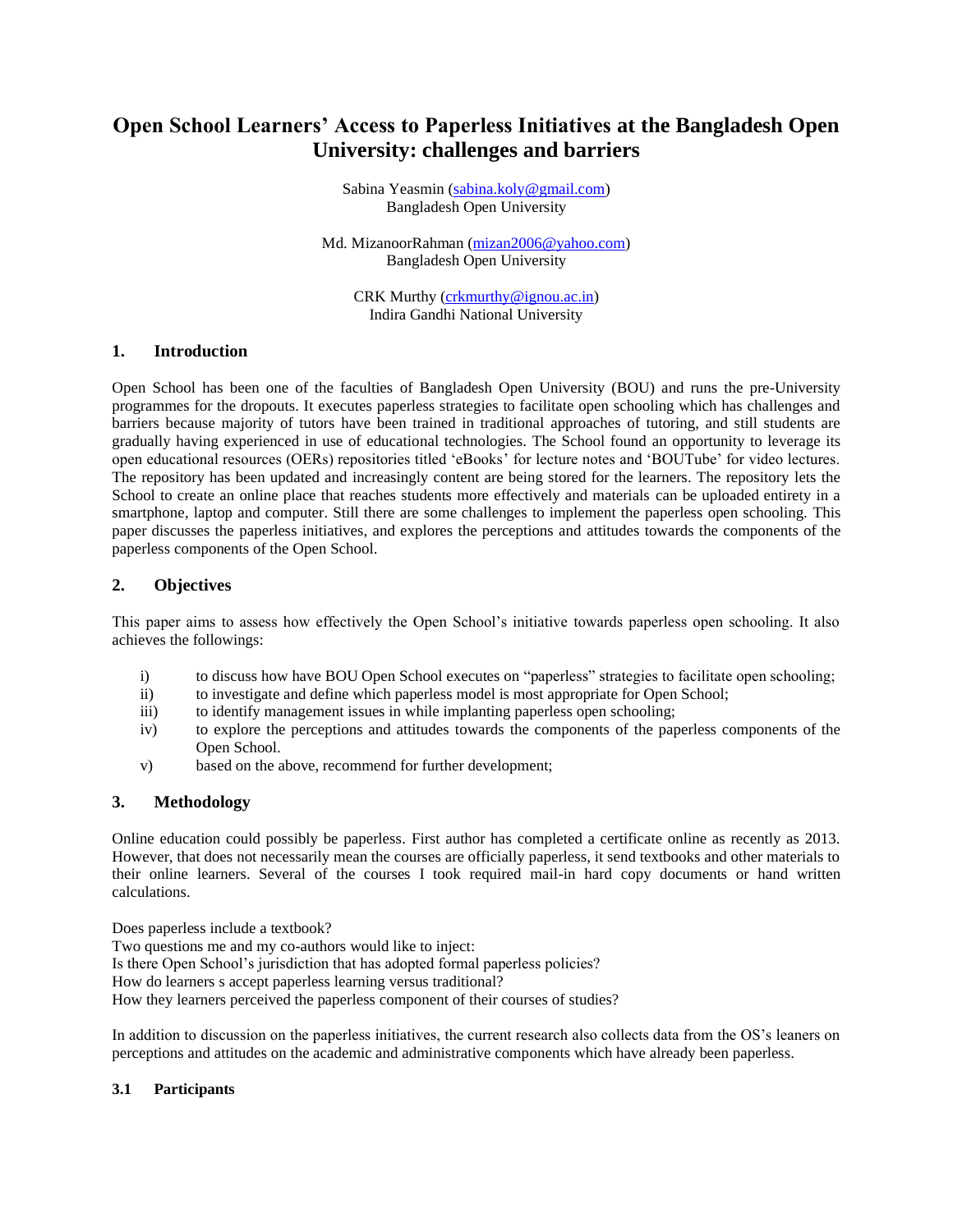300 learners were interviewed for the study: 198 in Dhaka and other 102 in Chittagong RRC (see Fig 1). This study uses Focus Group Discussions (FGDs) with 20 students for qualitative data using the checklist and one survey. Study includes the students of the SSC (Secondary School Certificate) programme (Grade 9-10) and HSC (Higher Secondary Certificate) of the School.



Fig 1: Survey participants

# **3.2 Age group of participants**

Open School runs programme for dropouts who are unable to attend the formal school for various socio-economic reasons. But most of the participants are under the age limit of 25 (see Fig 2).



Fig 2: Age group of particiants

# **3.3 Employability**

Fig 3 shows that the most of the participants are unemployed (say, 55%) which maybe for poor economic background.



Fig 3: Employability of participants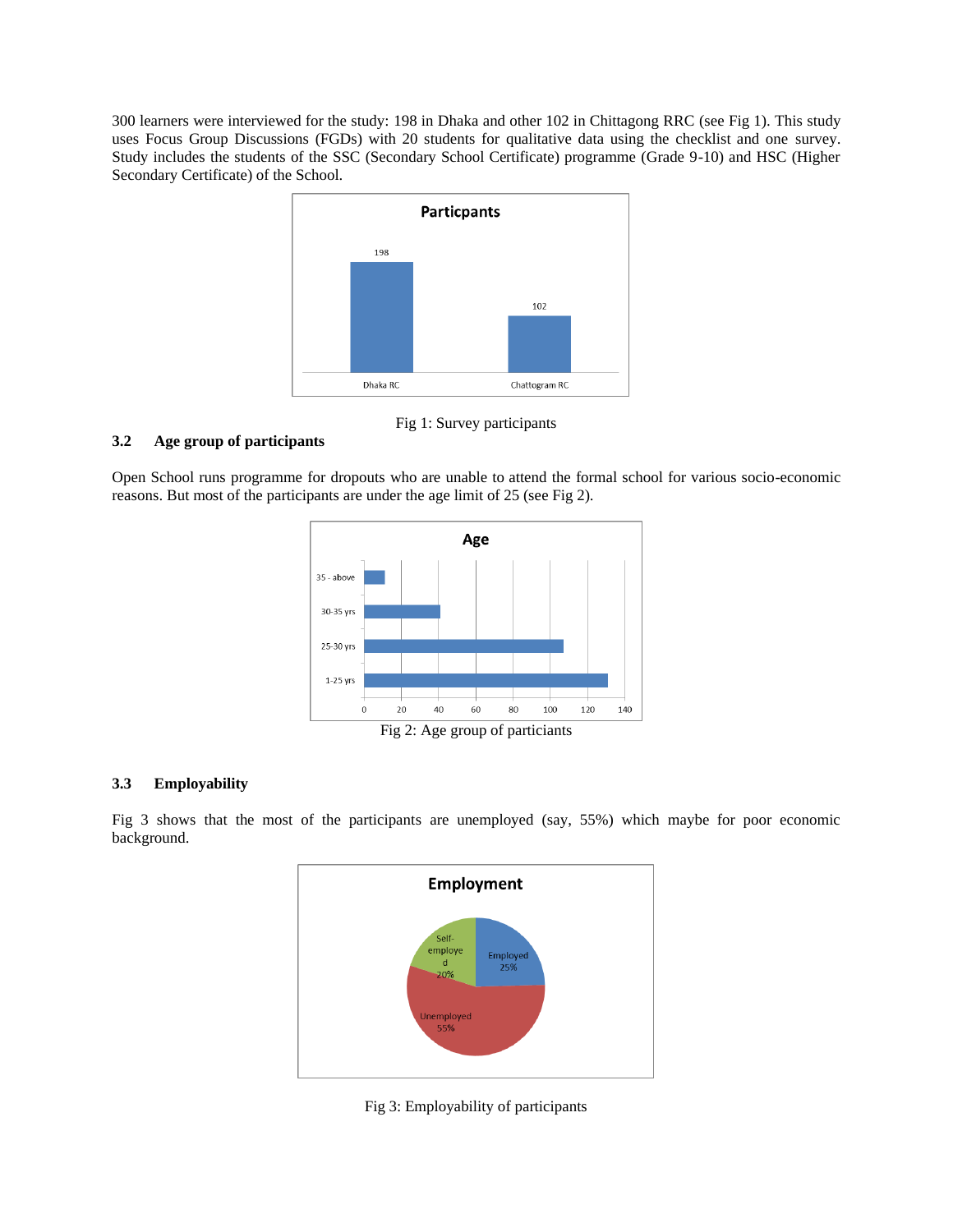#### **3.4 Gender**

67% male and 33% female participated in this study (see Fig



Fig 4: Male Female ratio of participants

#### **3.5 Instruments**

In this study through questionnaire used Likert scales with 20 items to investigate attitudes towards BOU OER Repository and provided open ended responses for additional comments. In questionnaire, there were five choices as "strongly agree", "agree", "neutral", "disagree" and "strongly disagree" having the values from 5 to 1.

# **4. Paperless initiatives**

#### **4.1 Document Management**

Document management systems can sometimes go far beyond daily administrative tasks to the very heart of the educational mission – providing an avenue of understanding and knowledge that did not previously exist. In line with this, the BOU Open School (BOU-OS) delivers departmental, inter-departmental and outsider communication are maintained through the email. Before it was very manual. But this has been a challenge as some of the faculties always ask for hard copies of the notices, circulars, and other official documents. As a matter of fact, who opposed before on paperless documentation is now very positive to the paperless initiative of the BOU-OS. At the moment, 50% interdepartmental communication is done through paperless system. It is reported that nearly 50% paper cost has been reduced because of this paperless initiative. In addition, there were complaints on the timely delivery of the documents against the MLSS of the School. In fact, first author don't find any complain from the faculties about the handing the documents with in the School. Some of the documents require the reference numbers and which are also delivered digitally through PDF version.

#### **4.2 Online admission**

The BOU-OS is offering online form service for learner registration for SSC Learners on subscription basis. Computer and Internet literacy is now no issues in new generation learners. Hence taking advantage of this with our subscription learners can immediate go online for admission registration. For Academic year 2017-2018, we are introducing Common Admission Process (CAP). The CAP consists of filling admission form online and submission of hard copy in respective study centre. Mobile financial service (MFS) has been introduced in the online admission activities.

#### **4.3 Challenges**

Learners and Study Centre management people are not used to the newly adopted system – the online admission – and the School is facing a challenge to train the persons involved. Admission process involves various stages like form filling, Merit List Publishing, Wait List Publishing, Admission Counseling Round, Original Document Verification. Each step involves communication with the prospective learners. Admission process is critical stage in the career of the learner so most of the times learners are anxious about next step, timeline, status of application etc. It is important for any institute to define mechanism to communicate with applicant using various channels like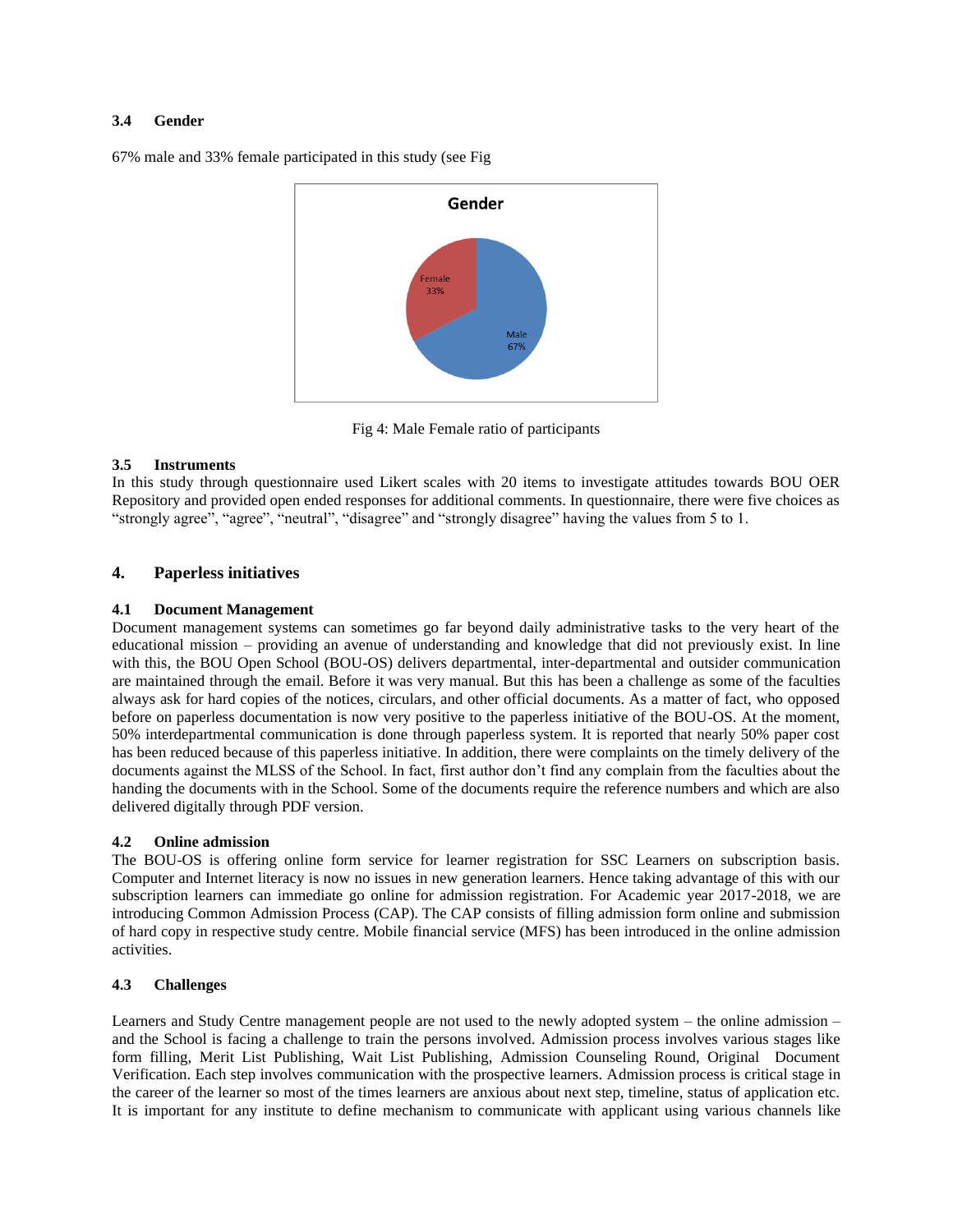email, SMS, online Notice Board. Such steps can reduce anxiety among applicant and it can reduce queries related to admission process.

# **4.4 Paperless Programme delivery**

BOU-OS's devices tap into resources via Moodle - an online, open-source curriculum management system hosted by the eBook at the BOU OER Repository which is maintained by the BOU Computer Division which is working to reduce textbook costs. In addition, the BOU-OS makes the videos available in the same repository under the 'BOUTube'.

#### **4.5 Video conferencing**

Paperless doesn't mean you've become teacherless. The video conferencing class style worked for the learners. Learners like the cleanliness and neatness of having a class that is seemingly paperless. It gives the instructor more learners to teach in a wide area and helps the learners they don't have to drive as far. Web Conferencing through the webTV is in place at the BOU-OS. In addition, blended classes –known as IVCR at the BOU and blended class is being piloted for enrolled face-to-face. It gives us an opportunity as learners to see their classmates and professors face to face, ask questions, and work in a group. It is also easier to explain ideas, give examples, and provide efficient and effective feedback to learners.

# **4.5.1 The Challenges**

While the benefits of paperless systems are clear, there are challenges to adoption. Tech adoption plan is put in place and teachers and administrators are able to collaborate and agree on institutional needs and priorities. We encourage faculties to undergo a digital assessment at the beginning of a paperless transition process to ensure challenges like these are discussed - and solutions are identified - up front. To set up a system in which work is assigned and submitted electronically, one must provide teachers and learners the resources to do this outside of class. It's a misnomer that putting devices in classrooms is all it takes to successfully go paperless. Device access will also dictate how thoroughly a paperless method can be integrated. They can receive an email, text, or push notification when work is assigned or when a due date is approaching. The impact of this feature is dependent on a learner's access to email or a phone. Ensure that your school is ready to go paperless before paying for something your community can't access when and where they most need to: outside of school and school hours.

#### **4.6 Video lectures**

BOU-OS uses video lectures for the programme delivery. It broadcasts the videos on the national chunk of the national TV. But, the time of broadcast has not been well-matched and appropriate to the learners. Considering this problem, the school made the videos available in the repository for free use by the learners.

#### **4.6.1 Challenges**

Most of the videos have the high resolution and take time to download. This has been a big challenge for the School and again, recently the academic portfolio has been increase at BOU and all programmes having the more and more video lectures which increase the pressure in the recording schedule in the media centre.

#### **4.7 Self-learning materials in the repository**

Technology has become the key to a new world of education. Online learning/elearning has become one of the most popular ways of gaining access to an education. Learners may have the option to collect learning materials hard copies and/or download from the internet. Learners can study anywhere they have access to a computer and Internet connection. Self-paced learning modules allow learners to work at their own pace. But, at the BOU-OS most of the time fails to deliver the SLM timely and the School made the SLMs available in the web which builds selfknowledge and self-confidence and encourages learners to take responsibility for their learning through downloading the materials. Rahman and Panda (2016) state that BOU-OS learners use the tab and smart phone to read the web-based SLMs.

#### **4.8 Online piloting**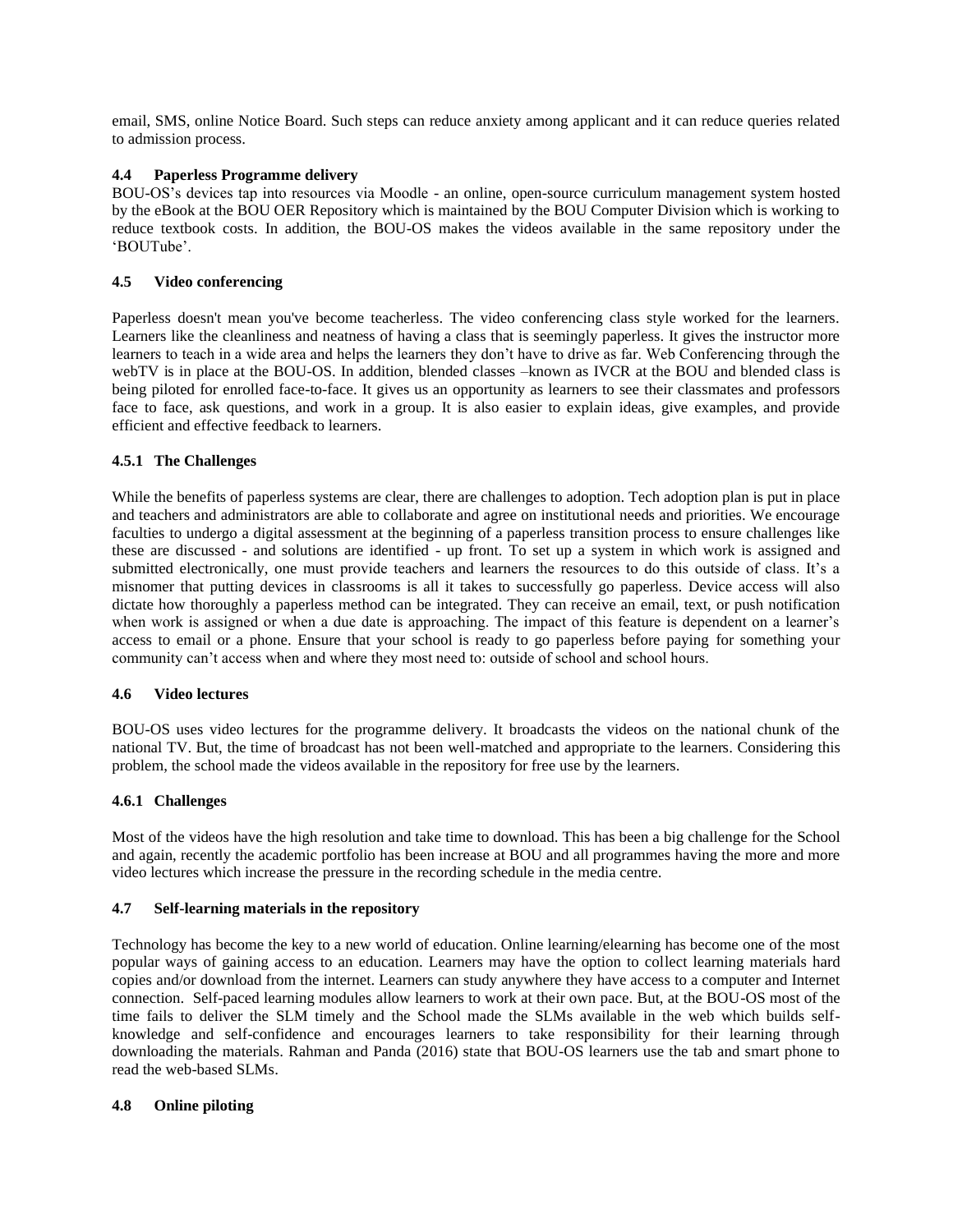The learners of the 21st century have grown up with the Internet. They have experienced the world in ways that learners of previous generations could never have imagined. They want to see the application of knowledge immediately since the world is movingso fast. Rapid technological changes foster rapid social changes. The online delivery of education is well suited for this. To be effective, however, there are several required components. BOU-OS pilots the online open schooling to ensure the success of online open school programs. There have been many studies indicating that there is no significant difference between online and traditional courses in terms of their effectiveness in imparting knowledge. Studies have determined, however, that different teaching strategies are needed for effective online teaching (Dasher et al. 1998). Engaging the learner in the learning process is as important in online education as it is in traditional education. The challenge is developing appropriate methods of engagement for online education. It is essential that interaction be incorporated into online education. Research supports the fact that course satisfaction is contingent upon course interaction.

#### **4.9 Online tutoring for off-shore learners**

BOU already stated open schooling for the non-resident Bangladeshi and open up a study centre in South Korea. The school faculties conduct the online tutoring and the students are relied on the paperless environment.

#### **5. Perceptions on paperless open schooling**

#### **5.1 Perception on web-based information**

Table 1 illustrates the learners' perceptions and attitudes towards gathering information on courses of studies. It is found that Open School learners indicated that BOU website were their most useful tool for collecting information regarding different aspects of their courses and they are fond of collecting information on admission, examinations (see Table 1).

|                                                                     | N   | Mean | <b>SD</b> |
|---------------------------------------------------------------------|-----|------|-----------|
| I regularly visit BOU website for courses information               | 287 | 3.52 | 1.38      |
| Visiting BOU website gives me feelings for institutional attachment | 268 | 3.57 | 1.22      |
| Tutors motivate me to visit BOU website for information             | 268 | 4.04 | 0.93      |
| I got the admission related information from BOU website            | 272 | 4.06 | 0.74      |
| I got exam related information from the BOU website                 | 276 | 3.28 | 0.93      |

#### **Table 1: Perception on web-based information**

The web has rapidly become the dominant way that institutions and individuals provide information to others. It's dominance as communication medium points out the importance of understanding how to present that information in a way that people can quickly and easily comprehend and use it. Tullis, et al., (2005) state that many of the humanfactors issues surrounding web-based presentation of information are relatively well understood. In line with this, BOU Open School learners are fond of using web-based information and they showed their interest in visiting BOU websites regularly (mean  $3.52 \&$  SD 1.38). In addition, the BOU-website gives the feelings for institutional attachment (mean 3.57 and SD 1.22). There is an interesting finding that tutors motivate to visit BOU website for information (mean 4.04 and SD 0.93).

#### **5.2 Perception on BOUTube**

You Tube, which operates as a subsidiary of Google, is a popular video-sharing website that exemplifies the power of Web 2.0 applications. YouTube currently is rated asthe third most popular web site in the world, Duffy (2008) explores how instructors can incorporate YouTube-like tools into the shifting pedagogical paradigm by putting emphasize on changing nature of students as stakeholders. Duffy defines students today, as 'absorbing information quickly', even at 'twitch speed'. YouTube meets the essential for on-demand access to the media of the 'Nintendo generation', accommodating to different learning styles in its social space because repetition of viewing the videos, using the free-frame technique, or developing listening or note-taking techniques at one's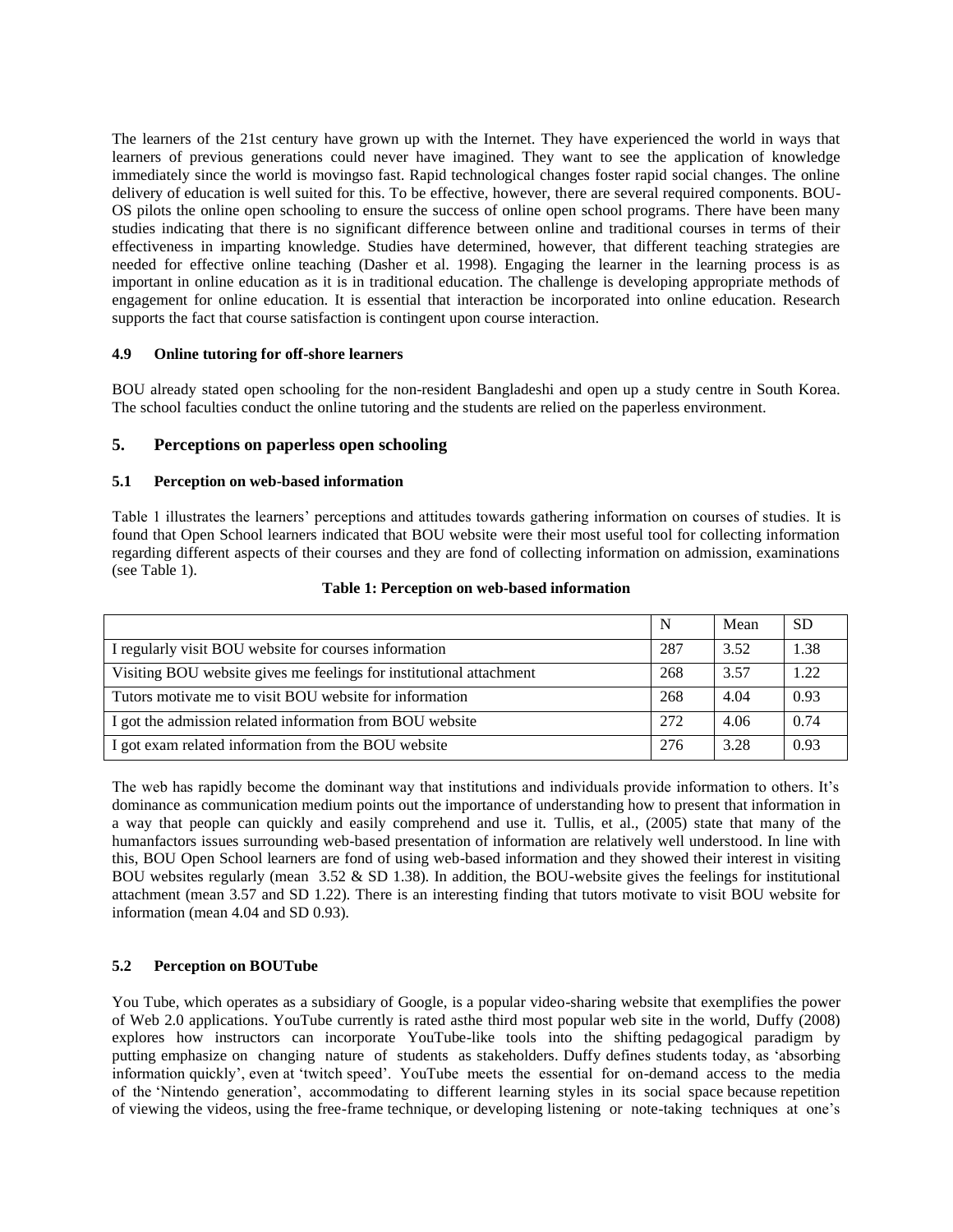own pace is possible with online videos. In line with this, BOU launches BOUTube for its students at all levels along with the broadcast of videos. Table 2 illustrates learners' responses of perceptions towards the BOUTube.

| <b>Items</b>                                                                   | N   | Mean | <b>SD</b> |
|--------------------------------------------------------------------------------|-----|------|-----------|
| I like to download video lectures from the BOUTube                             | 272 | 3.96 | 1.33      |
| I found video lectures is more congenial in using with compare to TV broadcast | 292 | 4.03 | 1.19      |
| BOUtube provides lined other video lectures                                    | 270 | 3.97 | 1.32      |
| Smart phone gave me opportunity for using the downloaded videos                | 278 | 4.21 | 1.25      |
| Video engaged me more in learning activities                                   | 245 | 3.62 | 0.89      |

#### **Table 2: Perceptions on BOUTube**

Founded in early 2005, the rapid growth in popularity of YouTube has been impressive, and educational institutes have been using more and more as supplementary learning materials. Open School's leaners are fond of ownloading the video lectures from BOU OER repository (mean 3.96 SD1.33) and they prefer OER-based video than broadcast (mean 4.03 SD 1.19). Videos made them more engaged in studies (mean 3.62 SD 0.89) and they prefer to use them in the smart phones (mean 4.21 SD 1.25). This findingreveals that the effective use of videos impacts on learning. BOU video has been an efficient supplement to classroom practices and has been useful for even more exciting and interactive engagements. They havebecome a cost effective teaching method in that video-based libraries created in the BOUtube and be used by a large number of students.

# **5.3 Perception on digital content**

Seok and DaCosta (2016) explored the relationships between the readings of digital versus printed text among 1,206 South Korean high school students in grades 9 through 12. They found students' reading perceptions of digital and printed text.They also students were found to have higher positive perceptions of the reading of printed text; reading preference depended on the purpose for reading (e.g., learning versus entertainment); and significant mean differences were found among students' reading scores and digital propensity regarding preferences between the reading of digital and printed text. Their findings suggest several ways to achieve student literacy competency in the use of digital and printed text, while also pointing to additional factors that influence perceptions and behaviors among these two formats. Table 3 illustrates leaners perceptions of digital content of open school.

| <b>Items</b>                                                       | N   | Mean | <b>SD</b> |
|--------------------------------------------------------------------|-----|------|-----------|
| I downloaded textbook from BOU OER repository                      | 280 | 3.70 | 1.13      |
| I prefer digital content over that of traditional textbooks        | 274 | 4.08 | 1.26      |
| It is easy to use BOU digital content                              | 277 | 4.03 | 1.28      |
| I have laptop, desktop, tab for using digital texts for my studies | 277 | 3.67 | 1.00      |
| I can easily use the downloaded print in the smart phone           | 277 | 4.20 | 0.93      |

#### **Table 3: Perception on digital content**

Leaners are fond of using the digital content store in the BOU repository (mean 3.70 SD 1.13) and they prefers to use the digital content rather the printed book (mean 4.08 SD 1.26). Most of the students have access to the device to use the digital content (mean 3.67 SD1.00) and they are more interested in using the smart phones (mean 4.20 SD 0.93). Moreover, OER-based teaching-learning design meets the increasing demands for distance learning have already benefited from the extensive use of video-based teaching material, even from using YouTube videos. BOU adopts and promotes BOUtube for following the quick technological evolutions and re-consider other technologies that disseminates practical skills for learning.

#### **5.4 Perception on audio lectures**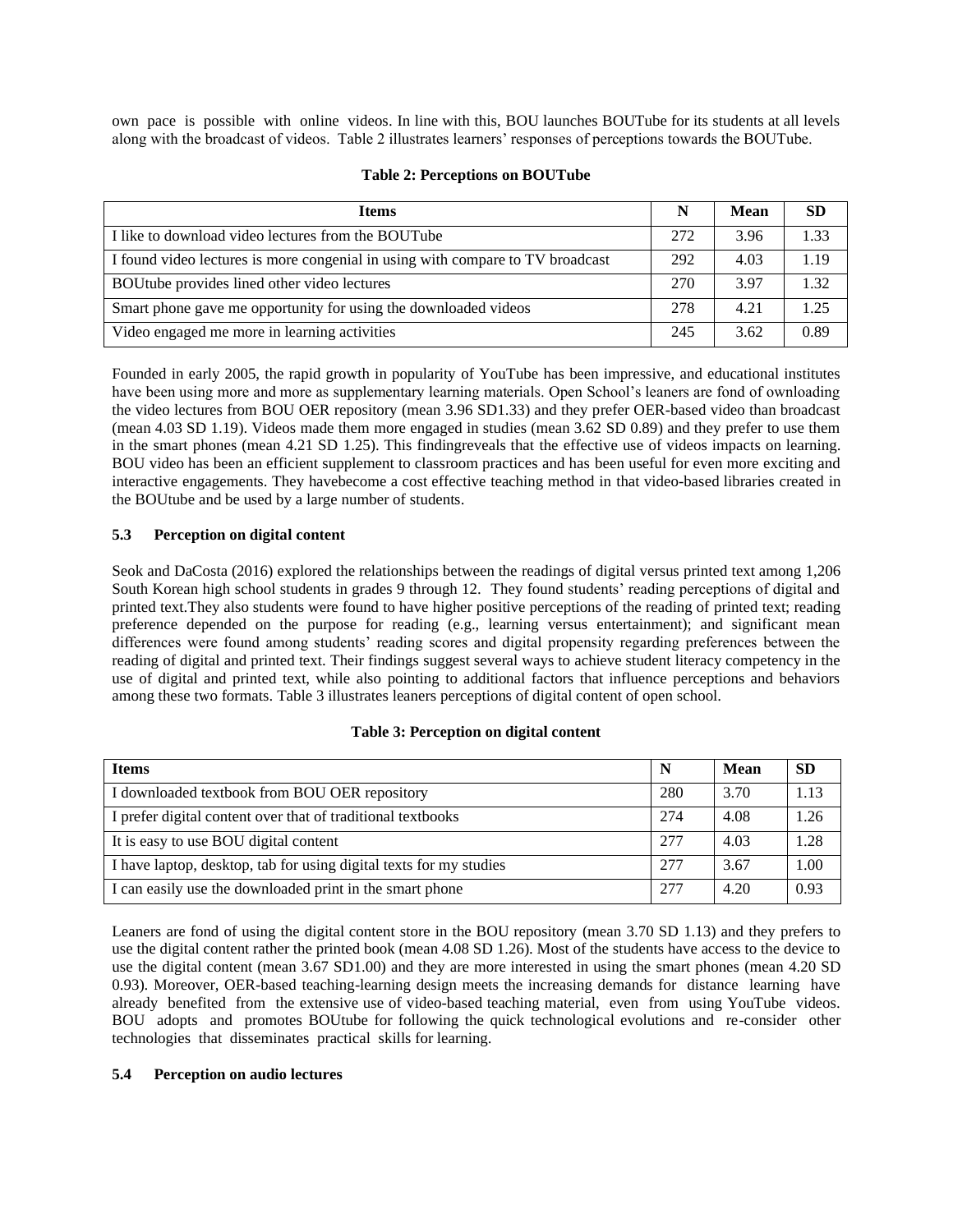Ragusa and Crampton (2014) found technological advances have permitted wide-scale adoption of audio lectures in education as auxiliary learning resources for promoting connection, particularly in distance education. Although, pedagogically, audio lectures have been associated with increased time-on-task and positive learning outcomes, they exist commonly rebuked as suitable alternatives to face-to-face lectures. They also found those students' perceptions about the relevance of who creates, or provides, audio lectures. Table 4 illustrates leaners perceptions of audio lectures of open school.

| <b>Items</b>                                         |     | <b>Mean</b> | <b>SD</b> |
|------------------------------------------------------|-----|-------------|-----------|
| BOU audio lectures helped me for my studies          | 264 | 3.59        | .29       |
| Audio is easy to use                                 | 271 | 4.05        | 1.96      |
| I can use audio lectures through the mobile phones   | 275 | 3.95        | .16       |
| Audio lectures are curriculum linked                 | 272 | 3.86        | 26        |
| Audio lectures are prepared through content specific | 256 | 3.46        | 0.99      |

#### **Table 4 Perceptions on audio lectures**

BOU uses the audio broadcast and web-based availability of audio lectures and it helps BOU learners' study (mean 3.59 SD 1.29) and they are easy to use (mean 4.05 SD 1.96). All audio lectures are curriculum linked (mean 3.86 SD 1.26) and the learners used to use them in the smart phones.

#### **6. Conclusions**

The study reveals that OS learners are fond of paperless initiatives and able to increase their learning through using the paperless soft copy of the print, audio and video lectures stored in the OER repository.With the help of the OER repository, BOU-OS has already made great paces toward becoming a regional centre for open schooling and creating an open, wall-less, and paperless environment that serves the needs of citizens, especially ones traditionally disadvantaged. Reaching the goal implies a challenging programme for modernization of the education in the country. Establishing a clear paperless strategy is not an easy task, particularly when one deals with technologies that change so rapidly. The most critical challenge facing education systems is how to develop the capacity for change and remove the barriers built into their cultures which prevent change. Rahman& Panda (2013) state forecast that in future the reputed universities, in the ICT era, "networked society". Leaners are fond of using the benefit of paperless initiatives of the BOU Open School. In sum, the results indicate that videos, audios and print are sourced from the BOU OER Repository. Students like to see videos must be well-integrated into the course and the flow of the lecture. This mixed-method research has enhanced knowledge by reporting current paperless practices and student preferences.The aim of this study was to confirm the applicability of paperless initiatives as a delivery platform of lecture videos and print for Open School students and to assess their learning attitudes towards the paperless environment. Our results indicate that BOUTube is an applicable platform to deliver video lectures and to expose students to increased learning opportunities.It has been documented in this paper that OER-based approach has been different learning approaches have a diverse influence on student academic performance. Specifically, it has been suggested that OER as learning technology may enhance the student learning pattern; even in problem-based learning which is highly used approach in current educational practice in the open learning settings.

#### **References**

- Chacko, P., Appelbaum, S., Kim, H., Zhao, J., &Montclare, J. K. (2015).Integrating technology in STEM education. Journal of Technology and Science Education, 5(1), 5-14
- Dasher-Alston, R.M.; Patton, G.W. (1998).Evaluation criteria for distance learning.Planning for Higher Education.11-17.
- Duffy, P. (2008). Engaging the YouTube google-eyed generation: Strategies for using Web 2.0 in teaching and learning.*The Electronic Journal of e-Learning*, 6(2), 119-130
- Gilani, S. M. M., Ahmed, J., & Abbas, M. A. (2009, August). Electronic document management: a paperless university model. In Computer Science and Information Technology, 2009.ICCSIT 2009. 2nd IEEE International Conference on (pp. 440-444). IEEE.
- Meyer, B. (2008). The Process of Implementing a Paperless Classroom in Teacher Education Using an Electronic Portfolio System.MountainRise.Downloaded from the Internet on September, 17, 2009.